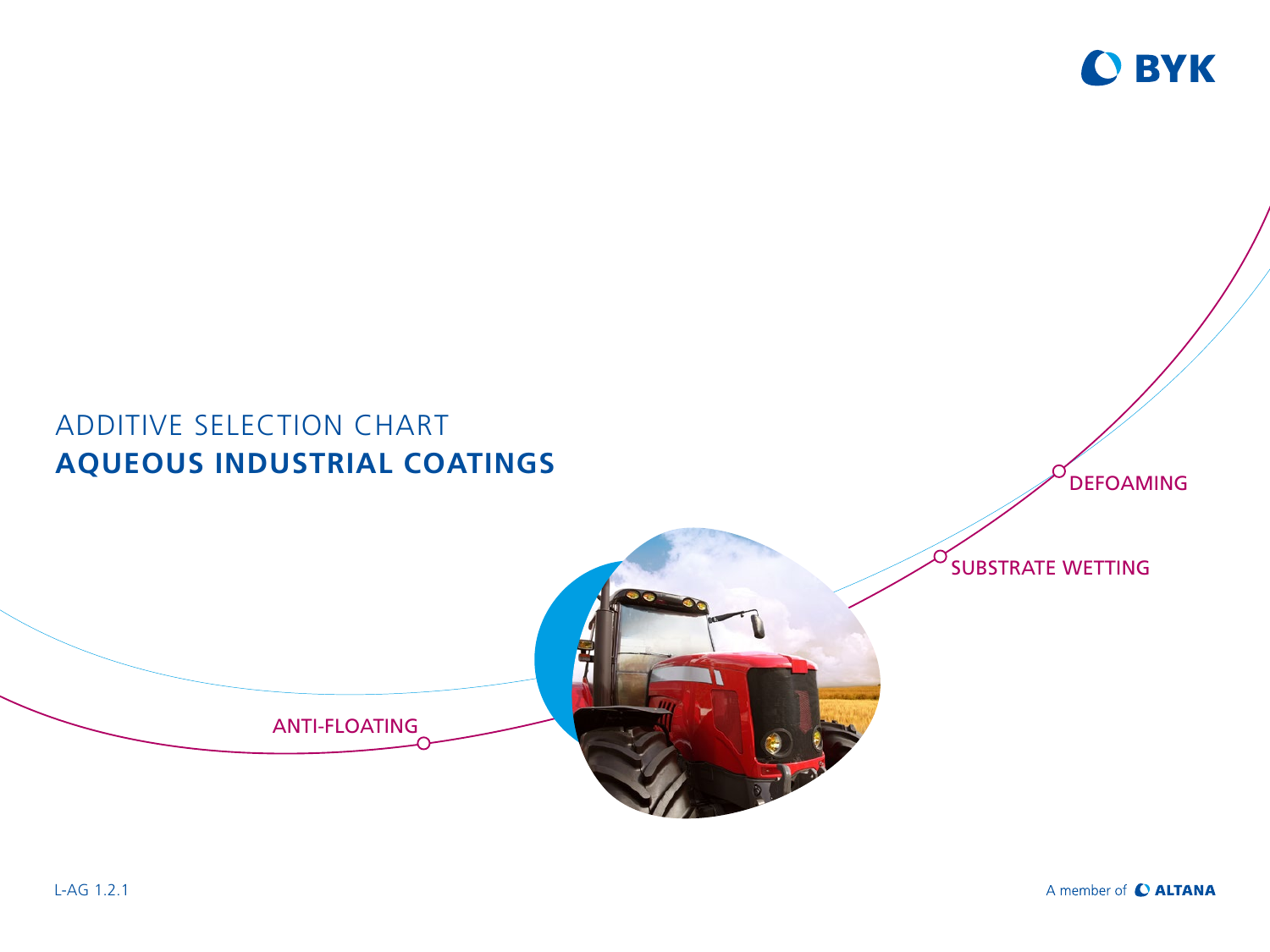# **Aqueous industrial coatings (1/3)**

| <b>Application</b>                                       | <b>Emulsion systems</b><br>alkyd/acrylic/polyurethane                                        | <b>Water reducible systems</b><br>acrylic/alkyd/polyester                                    | 2-pack polyurethanes                                                                                | 2-pack epoxies                                                           | <b>UV curing systems</b>                                                        |
|----------------------------------------------------------|----------------------------------------------------------------------------------------------|----------------------------------------------------------------------------------------------|-----------------------------------------------------------------------------------------------------|--------------------------------------------------------------------------|---------------------------------------------------------------------------------|
| <b>Pigment stabilization,</b><br>anti-flood, anti-float  | <b>Primer surfacers</b>                                                                      |                                                                                              |                                                                                                     |                                                                          |                                                                                 |
|                                                          | <b>Grind with resin:</b><br>ANTI-TERRA-250<br>DISPERBYK-2012<br>DISPERBYK-2080               | Grind with resin:<br>ANTI-TERRA-250<br>DISPERBYK-180<br>DISPERBYK-2012<br>DISPERBYK-2080     | Grind with resin:<br>ANTI-TERRA-250<br>DISPERBYK-180<br>DISPERBYK-2012<br>DISPERBYK-2080            | Grind with resin:<br>DISPERBYK-199 BF*1<br>DISPERBYK-2012                |                                                                                 |
|                                                          | Resin-free grind:<br>DISPERBYK-199 BF*1<br>DISPERBYK-2010<br>DISPERBYK-2012                  | Resin-free grind:<br>DISPERBYK-2010<br>DISPERBYK-2012                                        | Resin-free grind:<br>DISPERBYK-2010<br>DISPERBYK-2012                                               | Resin-free grind:<br>DISPERBYK-2010<br>DISPERBYK-2012                    |                                                                                 |
|                                                          | <b>Topcoats</b>                                                                              |                                                                                              |                                                                                                     |                                                                          |                                                                                 |
|                                                          | Grind with resin:<br>DISPERBYK-2012<br>DISPERBYK-2055                                        | Grind with resin:<br>DISPERBYK-180*2<br>DISPERBYK-2012<br>DISPERBYK-2055                     | Grind with resin:<br>DISPERBYK-180*2<br>DISPERBYK-2012<br>DISPERBYK-2055                            | Grind with resin:<br>DISPERBYK-194 N<br>DISPERBYK-2012<br>DISPERBYK-2055 | <b>Grind with resin:</b><br>DISPERBYK-180*2<br>DISPERBYK-2012<br>DISPERBYK-2013 |
|                                                          | Resin-free grind:<br>DISPERBYK-190 BF*1<br>DISPERBYK-191<br>DISPERBYK-2010<br>DISPERBYK-2012 | Resin-free grind:<br>DISPERBYK-190 BF*1<br>DISPERBYK-191<br>DISPERBYK-2010<br>DISPERBYK-2012 | Resin-free grind:<br>DISPERBYK-190 BF*1<br>DISPERBYK-194 N<br>DISPERBYK-2010<br>DISPERBYK-2012      |                                                                          | Resin-free grind:<br>DISPERBYK-190 BF*1<br>DISPERBYK-2010<br>DISPERBYK-2012     |
|                                                          | <b>Effect pigments</b>                                                                       |                                                                                              |                                                                                                     |                                                                          |                                                                                 |
|                                                          | <b>Resin-free slurries:</b><br>DISPERBYK-180<br>DISPERBYK-192<br>DISPERBYK-2060              | <b>Resin-free slurries:</b><br>DISPERBYK-180<br>DISPERBYK-192<br>DISPERBYK-2060              | <b>Resin-free slurries:</b><br>DISPERBYK-180<br>DISPERBYK-192<br>DISPERBYK-2060                     |                                                                          | <b>Resin-free slurries:</b><br>DISPERBYK-180<br>DISPERBYK-192                   |
| <b>Rheology modifier,</b><br>anti-sagging, anti-settling | OPTIGEL-WM<br>OPTIGEL-WX<br>RHEOBYK-D 420<br>RHEOBYK-H 7625 VF<br>RHEOBYK-L 1400 VF          | OPTIGEL-WM<br>OPTIGEL-WX<br>RHEOBYK-D 420                                                    | OPTIGEL-WM<br>OPTIGEL-WX<br>RHEOBYK-7610<br>RHEOBYK-D 420<br>RHEOBYK-H 7625 VF<br>RHEOBYK-L 1400 VF | OPTIGEL-WM<br>OPTIGEL-WX<br>RHEOBYK-440<br>RHEOBYK-D 420                 | RHEOBYK-D 420<br>RHEOBYK-H 7625 VF<br>RHEOBYK-L 1400 VF                         |
| <b>Orientation of</b><br>effect pigments                 | AQUATIX 8421<br>LAPONITE-RD<br>RHEOBYK-440                                                   | AQUATIX 8421                                                                                 | AQUATIX 8421<br>LAPONITE-RD<br>RHEOBYK-440                                                          |                                                                          |                                                                                 |

Unless otherwise stated, all silicone-containing additives have a cyclic siloxane content (D4, D5, D6) of less than 0.1% each.

 $*1$  Biocide-free version: Future-oriented variant of the original product. Originals are still available.  $*2$  only for inorganic pigments  $*3$ for baking systems \*4 Please pre-neutralize before use.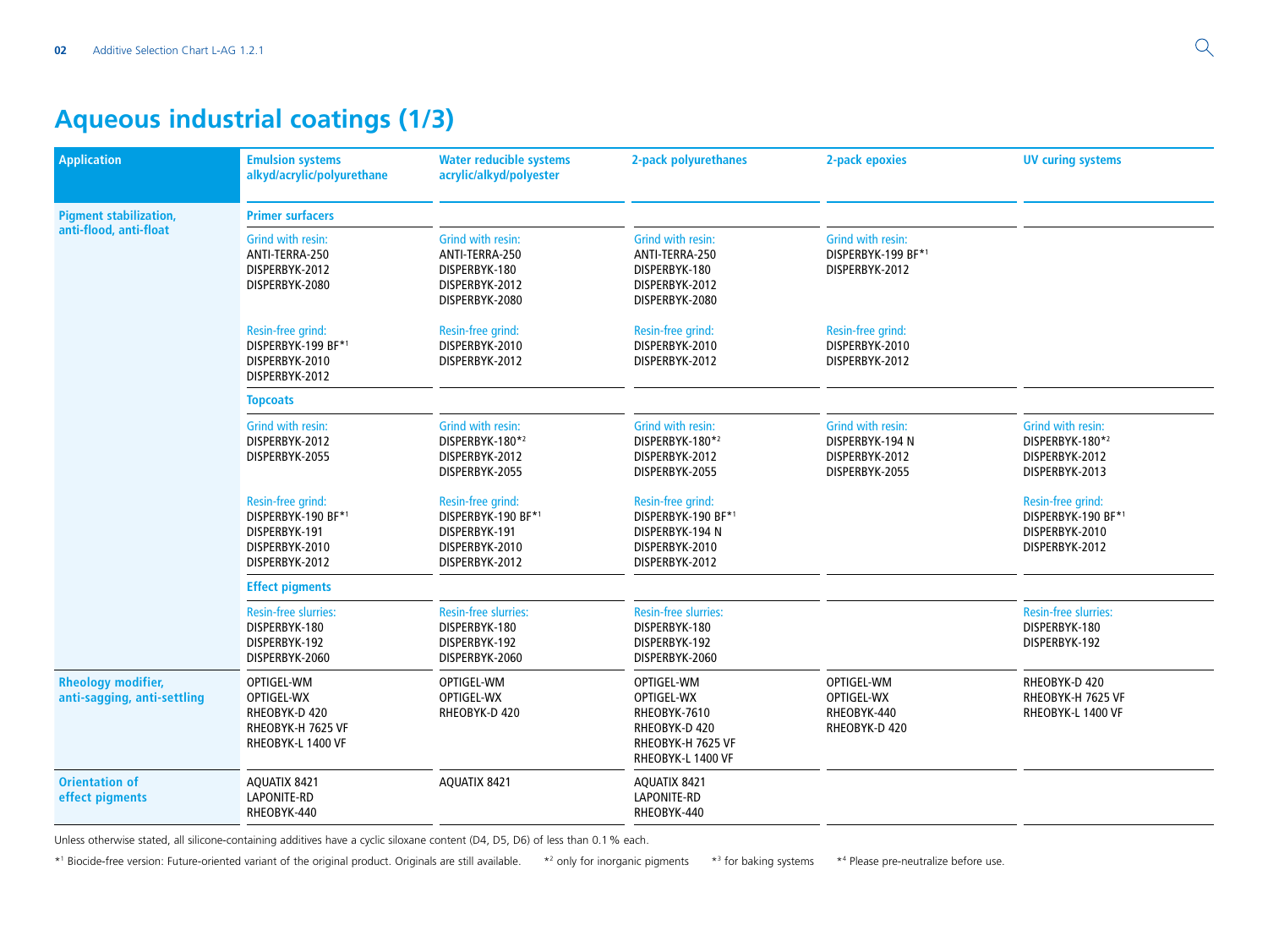# **Aqueous industrial coatings (2/3)**

| <b>Application</b>                                    | <b>Emulsion systems</b><br>alkyd/acrylic/polyurethane                               |                                                                      | <b>Water reducible systems</b><br>acrylic/alkyd/polyester                 |                                                                           | 2-pack polyurethanes                                                       | 2-pack epoxies | <b>UV curing systems</b> |  |
|-------------------------------------------------------|-------------------------------------------------------------------------------------|----------------------------------------------------------------------|---------------------------------------------------------------------------|---------------------------------------------------------------------------|----------------------------------------------------------------------------|----------------|--------------------------|--|
| <b>Leveling</b>                                       | Silicone:<br>BYK-3480<br>BYK-3481<br>BYK-3565                                       | Silicone:<br>BYK-3480<br>BYK-3481<br>BYK-3565                        | Silicone:<br>BYK-3480<br>BYK-3481<br>BYK-3565                             | Silicone:<br>BYK-3480<br>BYK-3481<br>BYK-3565                             | Silicone:<br>BYK-3480<br>BYK-3481<br>BYK-3565                              |                |                          |  |
|                                                       | Silicone-free:<br><b>BYK-381</b><br>BYK-3560                                        | Silicone-free:<br>BYK-381<br>BYK-3560                                | Silicone-free:<br><b>BYK-381</b><br>BYK-3560                              | Silicone-free:<br><b>BYK-381</b><br>BYK-3560                              | Silicone-free:<br><b>BYK-381</b><br>BYK-3560                               |                |                          |  |
| <b>Substrate wetting</b><br>< 10 % co-solvent content | Silicone:<br>BYK-346<br><b>BYK-348</b><br>BYK-349<br>BYK-3480<br>BYK-3481           | Silicone:<br>BYK-346<br>BYK-348<br>BYK-349<br>BYK-3480<br>BYK-3481   | Silicone:<br>BYK-346<br><b>BYK-348</b><br>BYK-349<br>BYK-3480<br>BYK-3481 | Silicone:<br>BYK-346<br><b>BYK-348</b><br>BYK-349<br>BYK-3480<br>BYK-3481 | Silicone:<br>BYK-349<br><b>BYK-348</b><br>BYK-3455<br>BYK-3480<br>BYK-3481 |                |                          |  |
| <b>Substrate wetting</b><br>> 10 % co-solvent content | Silicone:<br>BYK-333<br>BYK-3760<br>BYK-3480<br>BYK-3481<br>BYK-3762<br>BYK-3764    | Silicone:<br>BYK-333<br>BYK-3760<br>BYK-3762<br>BYK-3480<br>BYK-3481 | Silicone:<br>BYK-333<br>BYK-3480<br>BYK-3481<br>BYK-3762<br>BYK-3764      | Silicone:<br>BYK-333<br>BYK-3480<br>BYK-3481<br>BYK-3762<br>BYK-3764      | Silicone:<br>BYK-333<br>BYK-3480<br>BYK-3481<br>BYK-3762<br>BYK-3764       |                |                          |  |
| <b>Surface slip</b>                                   | Silicone:<br>BYK-333<br>BYK-3760<br>BYK-3762<br>BYK-3764                            | Silicone:<br>BYK-333<br>BYK-3760<br>BYK-3762<br>BYK-3764             | Silicone:<br>BYK-333<br>BYK-3760<br>BYK-3762<br>BYK-3764                  | Silicone:<br>BYK-333<br>BYK-3760<br>BYK-3762<br>BYK-3764                  | Silicone:<br>BYK-333<br>BYK-3760<br>BYK-3762<br>BYK-3764                   |                |                          |  |
| <b>Defoaming</b>                                      | Silicone:<br>BYK-022<br><b>BYK-024</b><br>BYK-028<br>BYK-092<br>BYK-093<br>BYK-1786 | Silicone:<br>BYK-022<br>BYK-092<br>BYK-1786                          | Silicone:<br>BYK-024<br>BYK-028<br>BYK-092<br>BYK-093<br>BYK-1786         | Silicone:<br>BYK-022<br><b>BYK-024</b><br>BYK-028<br>BYK-092              | Silicone:<br>BYK-024<br><b>BYK-028</b><br>BYK-093<br>BYK-1786              |                |                          |  |
|                                                       | Silicone-free:<br>BYK-011<br>BYK-1640<br>BYK-1711                                   | Silicone-free:<br>BYK-011<br>BYK-015                                 | Silicone-free:<br>BYK-011<br>BYK-015<br>BYK-1640                          | Silicone-free:<br>BYK-011<br>BYK-1640<br>BYK-1711                         | Silicone-free:<br>BYK-011                                                  |                |                          |  |
|                                                       |                                                                                     |                                                                      |                                                                           | <b>Mineral oil:</b><br>BYK-037                                            |                                                                            |                |                          |  |

Unless otherwise stated, all silicone-containing additives have a cyclic siloxane content (D4, D5, D6) of less than 0.1% each.

\*1 Biocide-free version: Future-oriented variant of the original product. Originals are still available. \*2 only for inorganic pigments \*3 for baking systems \*4 Please pre-neutralize before use.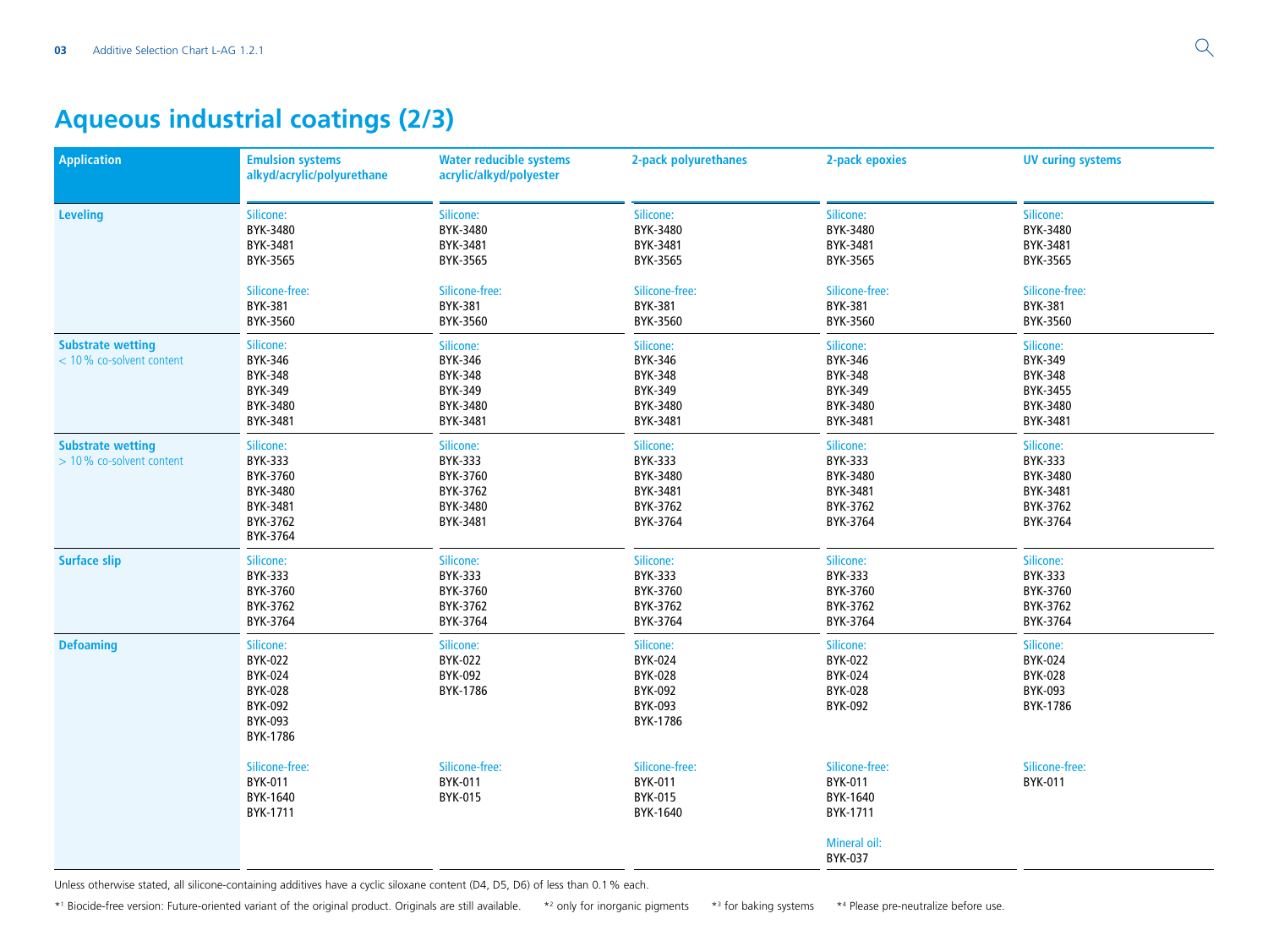# **Aqueous industrial coatings (3/3)**

| <b>Application</b>                 | <b>Emulsion systems</b><br>alkyd/acrylic/polyurethane                                                                | <b>Water reducible systems</b><br>acrylic/alkyd/polyester                                                            | 2-pack polyurethanes                                                                                                 | 2-pack epoxies                                                                                                       | <b>UV curing systems</b>                                                                                             |
|------------------------------------|----------------------------------------------------------------------------------------------------------------------|----------------------------------------------------------------------------------------------------------------------|----------------------------------------------------------------------------------------------------------------------|----------------------------------------------------------------------------------------------------------------------|----------------------------------------------------------------------------------------------------------------------|
| <b>Scratch resistance</b>          | <b>AOUACER 539</b><br><b>CERAFLOUR 929 N</b>                                                                         | <b>CERAFLOUR 929 N</b>                                                                                               | <b>AQUACER 507</b><br><b>AQUACER 531</b><br><b>AQUACER 539</b><br>AQUAMAT 272 N<br><b>CERAFLOUR 929 N</b>            |                                                                                                                      | <b>AOUACER 507</b><br><b>AOUACER 531</b><br>AQUAMAT 272 N                                                            |
| <b>Anti-popping</b>                |                                                                                                                      | BYKETOL-AQ<br>BYKETOL-WA                                                                                             | BYKETOL-AQ<br>BYKETOL-WA                                                                                             |                                                                                                                      |                                                                                                                      |
| <b>Matting</b>                     | AQUAMAT 208<br>AQUAMAT 272 N<br><b>CERAFLOUR 927 N</b><br><b>CERAFLOUR 929 N</b>                                     | AQUAMAT 208<br>AQUAMAT 272 N<br><b>CERAFLOUR 927 N</b><br><b>CERAFLOUR 929 N</b>                                     | <b>CERAFLOUR 927 N</b><br><b>CERAFLOUR 929 N</b><br>In combination with matting agent:<br><b>CERAFLOUR 950</b>       |                                                                                                                      | AQUAMAT 272 N<br><b>CERAFLOUR 929 N</b><br><b>CERAFLOUR 1000</b>                                                     |
| <b>Texture</b>                     | <b>CERAFLOUR 913</b><br><b>CERAFLOUR 914</b><br><b>CERAFLOUR 915</b><br><b>CERAFLOUR 916</b><br><b>CERAFLOUR 917</b> | <b>CERAFLOUR 913</b><br><b>CERAFLOUR 914</b><br><b>CERAFLOUR 915</b><br><b>CERAFLOUR 916</b><br><b>CERAFLOUR 917</b> | <b>CERAFLOUR 913</b><br><b>CERAFLOUR 914</b><br><b>CERAFLOUR 915</b><br><b>CERAFLOUR 916</b><br><b>CERAFLOUR 917</b> | <b>CERAFLOUR 913</b><br><b>CERAFLOUR 914</b><br><b>CERAFLOUR 915</b><br><b>CERAFLOUR 916</b><br><b>CERAFLOUR 917</b> | <b>CERAFLOUR 913</b><br><b>CERAFLOUR 914</b><br><b>CERAFLOUR 915</b><br><b>CERAFLOUR 916</b><br><b>CERAFLOUR 917</b> |
| Soft-feel effect                   | AQUAMAT 272 N<br><b>CERAFLOUR 913</b><br><b>CERAFLOUR 929 N</b>                                                      | AQUAMAT 272 N<br><b>CERAFLOUR 913</b><br><b>CERAFLOUR 929 N</b>                                                      | AQUAMAT 272 N<br><b>CERAFLOUR 913</b><br><b>CERAFLOUR 929 N</b>                                                      |                                                                                                                      | AQUAMAT 272 N<br><b>CERAFLOUR 913</b><br><b>CERAFLOUR 929 N</b><br>CERAFLOUR 1000                                    |
| <b>Easy cleaning properties</b>    | BYK-SILCLEAN 3720*3                                                                                                  | BYK-SILCLEAN 3720*3                                                                                                  | BYK-SILCLEAN 3720                                                                                                    |                                                                                                                      |                                                                                                                      |
| <b>Adhesion promoter for metal</b> | BYK-4509*3                                                                                                           | BYK-4509*3                                                                                                           | BYK-4509<br>BYK-4512                                                                                                 | BYK-4513                                                                                                             |                                                                                                                      |

Unless otherwise stated, all silicone-containing additives have a cyclic siloxane content (D4, D5, D6) of less than 0.1% each.

\*1 Biocide-free version: Future-oriented variant of the original product. Originals are still available. \*2 only for inorganic pigments \*3  $*$ <sup>3</sup> for baking systems \*4 Please pre-neutralize before use.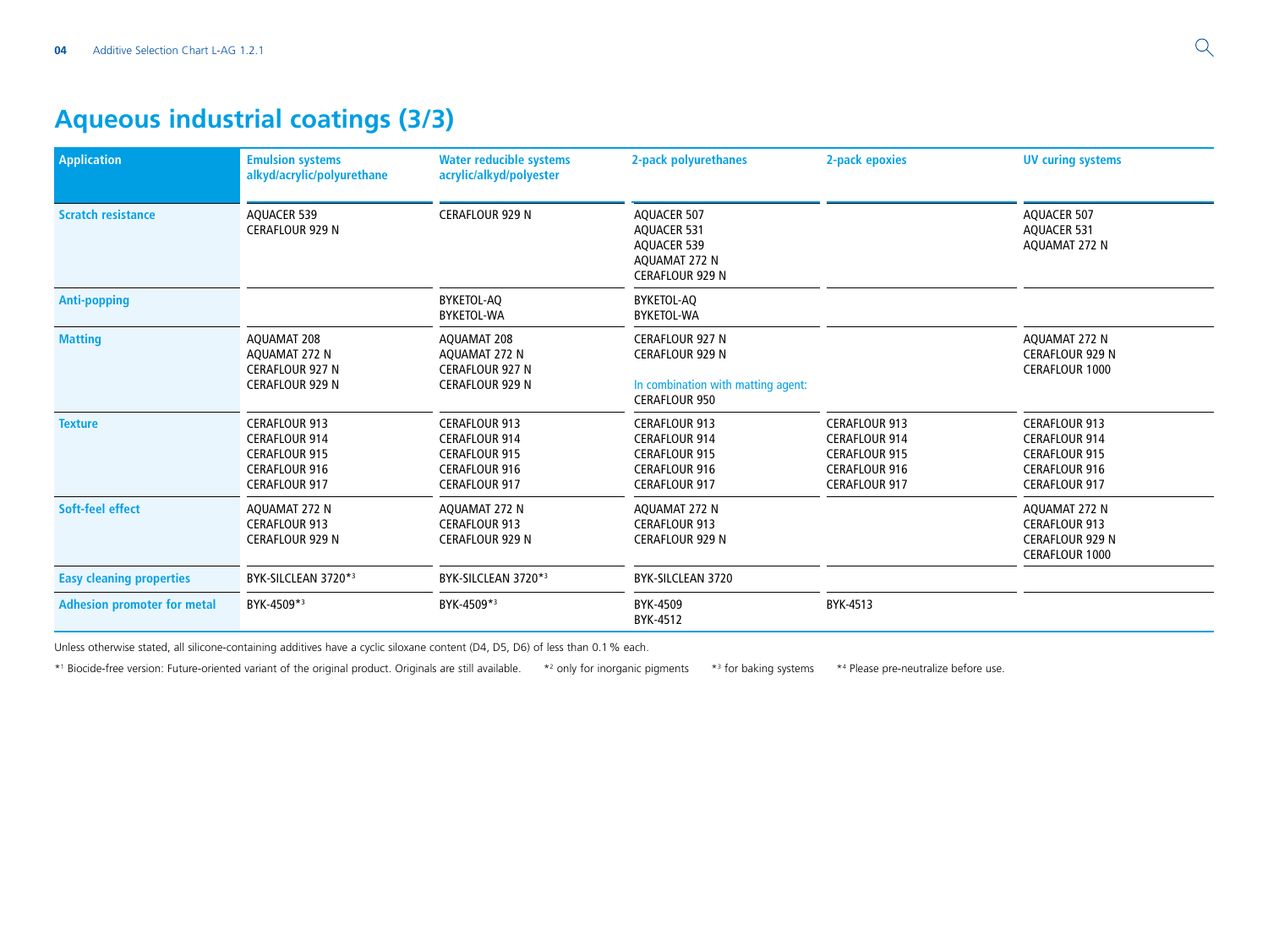## **Pigment concentrates**

| Pigment stabilization, anti-flood, anti-float         | <b>Rheology modifier, anti-settling</b>   | <b>Defoaming</b>                |
|-------------------------------------------------------|-------------------------------------------|---------------------------------|
| Grind with resin:<br>DISPERBYK-2012<br>DISPERBYK-2055 | OPTIGEL-WM<br>OPTIGEL-WX<br>RHEOBYK-D 420 | Silicone:<br>BYK-021<br>BYK-024 |
| Resin-free grind:<br>DISPERBYK-190 BF*1               |                                           | BYK-1786<br>Silicone-free:      |
| DISPERBYK-191<br>DISPERBYK-2010<br>DISPERBYK-2012     |                                           | BYK-012<br>BYK-014<br>BYK-1640  |

Unless otherwise stated, all silicone-containing additives have a cyclic siloxane content (D4, D5, D6) of less than 0.1% each.

\*1 Biocide-free version: Future-oriented variant of the original product. Originals are still available. \*2  $*<sup>2</sup>$  only for inorganic pigments  $*<sup>3</sup>$  for baking systems \*<sup>4</sup> Please pre-neutralize before use.

## **Electrodeposition coatings**

| <b>Pigment stabilization, gloss,</b><br>anti-flood, anti-float                      | Leveling       | Anti-cratering, oil<br>robustness | <b>Substrate wetting</b>       | <b>Defoaming</b>                                 | Increase of surface                                             | <b>Adhesion</b>        |
|-------------------------------------------------------------------------------------|----------------|-----------------------------------|--------------------------------|--------------------------------------------------|-----------------------------------------------------------------|------------------------|
| BYK-DYNWET 800<br>DISPERBYK-109<br>DISPERBYK-111<br>DISPERBYK-192<br>DISPERBYK-2117 | BYK-DYNWET 800 | BYK-326<br>BYK-327                | BYK-347<br>BYK-349<br>BYK-3455 | <b>BYK-011</b><br>BYK-012<br>BYK-014<br>BYK-1740 | Silicone:<br>BYK-3565<br>BYK-3566<br>Silicone-free:<br>BYK-3560 | BYK-3560<br>BYK-4513*4 |

Unless otherwise stated, all silicone-containing additives have a cyclic siloxane content (D4, D5, D6) of less than 0.1% each.

\*1 Biocide-free version: Future-oriented variant of the original product. Originals are still available. \*2 \*<sup>2</sup> only for inorganic pigments  $*3$  for baking systems \*4 Please pre-neutralize before use.

For more products for electrodeposition coatings, please contact **[ecoat.byk@altana.com](mailto:ecoat.byk%40altana.com?subject=)**